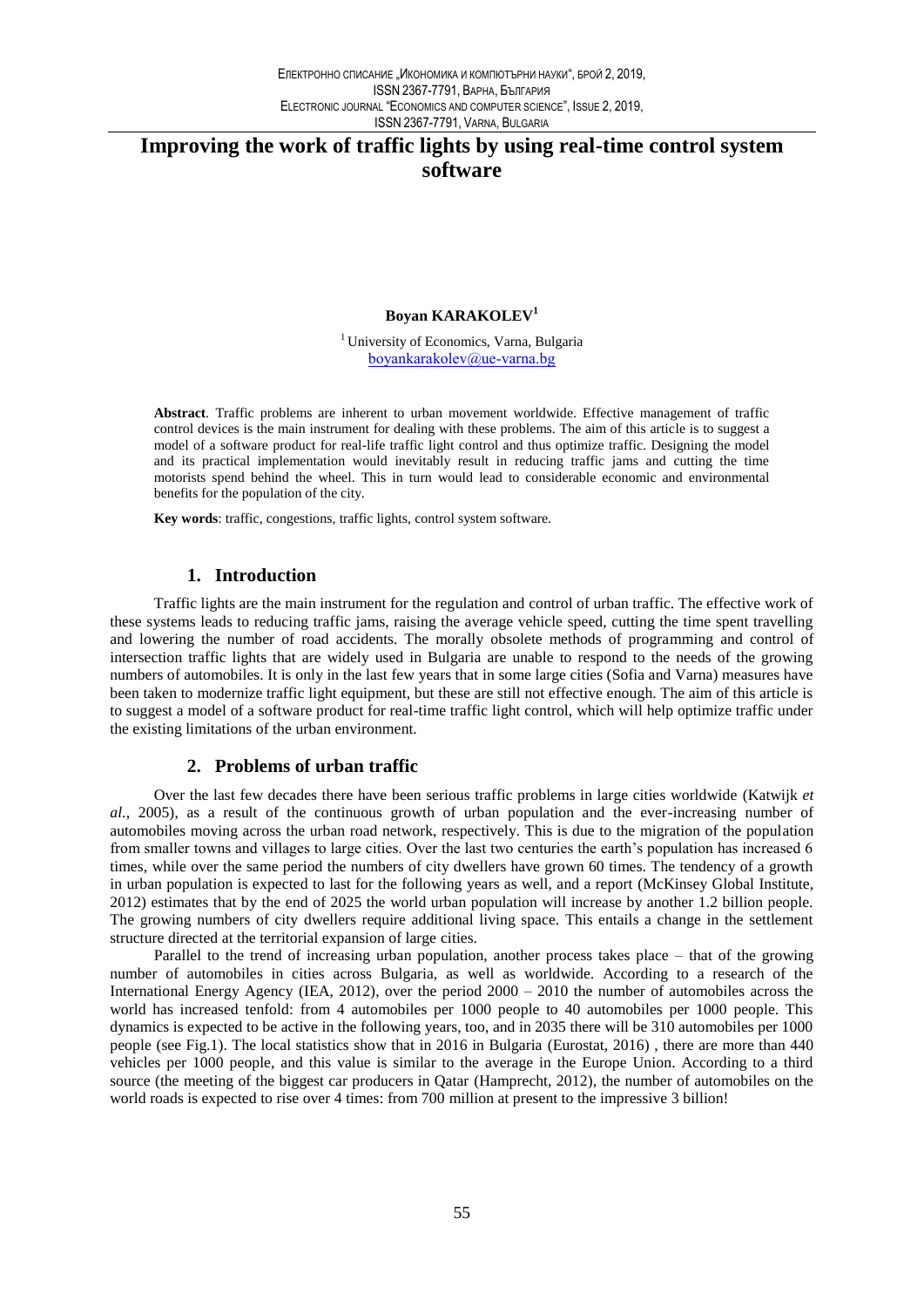

Figure 1. Number of cars per 1000 persons worldwide

The increase in the number of automobiles and the excessive road network overload result in huge economic and social losses. The significance of the problem is determined by the large numbers of casualties and injured in road accidents and the resulting economic losses sustained. It is necessary to ensure safe road environment by reducing the number of traffic accidents. According to data published in the World Health Organization's annual Global status report on road safety for 2018, approximately 1.35 million people die in traffic accidents worldwide every year (World Health Organization, 2018). Road accidents also feature as the main cause of disability with approximately 50 million injured each year, and are the leading cause of mortality for people aged between 15 and 29. The said report makes it clear that the financial losses from road crashes cost medium- and low-income countries, such as Bulgaria, between 1 and 2% of their gross domestic product. According to another research, also included in the same WHO report and carried out in 178 countries accounting for 98% of the world population, it turns out that in one single day 3287 people worldwide die in road traffic accidents and the number of injured amounts to 140 000 people a day, of which 15 000 sustain lasting damages as a result of the accident. Many of the countries featuring in the research lack the relevant legislation to fight road deaths: only 15% of these countries have adopted the regulations to reduce the main risk factors on the road such as speeding, drinking-and-driving, failure to use child car seats, telephone conversations while driving, failure to fasten car seat belts, etc. WHO data show that nearly half of the road traffic deaths are those of cyclists and pedestrians and statistic indicates that car crashes are among the leading causes of young people mortality.

According to data for 2018 of WHO in the Global status report on road safety, more people are dying as a result of road traffic injuries than from HIV/AIDS, tuberculosis and diarrhoeal diseases.

Traffic jams are another major problem resulting from the ineffective management of urban traffic. The urban road network overload is one of the main transport problems that affect large cities worldwide. A reference concerning the world's 30 biggest cities prepared by the consulting firm "Roland Berger" (Roland Berger, 2013) shows that the annual economic and social losses these cities sustain, due to road congestion, amount to 266 billion USD. Cities all over the world are trying to cope with the problems of the urban traffic overload resulting from the growing demand and the inability to build adequate road infrastructure to meet the growing needs.

The ever-growing flow of automobiles in central urban areas causes frequent traffic jams and the trend is on the increase each year. In Sofia, for example, there were 71 000 newly registered cars in 1998. Over a period of 10 years, their number has grown nearly 5 times to reach 350 000 in 2008. The last few years have seen an increase in the number of passenger automobiles per 1000 persons from the population of Bulgaria (Eurostat, 2015) (see Fig.2). In view of the objective character of this analysis, it should be noted that the growth in the numbers of newly registered cars is not directly proportional to the number of car owners, due to the social inequality among Bulgarian population.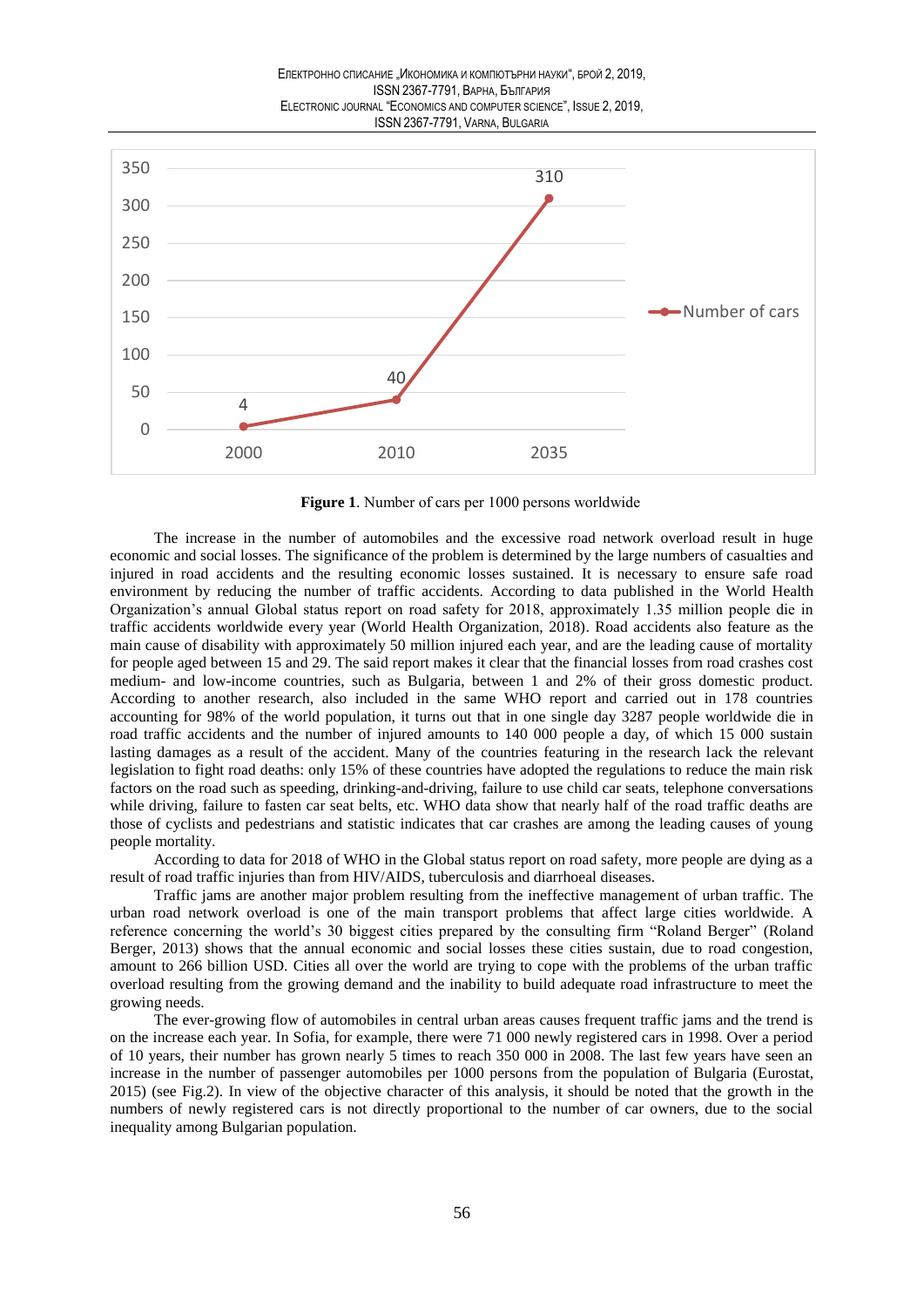

Figure 2. Number of passenger automobiles per 1000 persons in Bulgaria

The growing number of automobiles results in the increase of traffic jams in large cities with the problem aggravating because of the fact that these cities' street network was not designed to accommodate the traffic levels of today. A large part of urban road pavement is in poor condition, which slows traffic down and entails frequent traffic jams and delays. The number of car owners is growing at rates that are faster than those of street infrastructure and traffic management systems being modernized and restored.

Along with the tendency of increasing the number of automobiles, another trend is observed - that of the growth of urban population, which further raises the concentration of automobiles in large cities and deteriorates the problem of traffic jams in city central zones. According to data from a research by (IBM, 2012), it is believed that, under conditions of growing globalization, by the year 2050 70 per cent of world population will live in the cities.

In order to optimize traffic in large cities and define an arterial road as a heavily loaded, and also in order to make a decision on the need to implement additional software solutions to regulate traffic, it is necessary not only to study traffic along the particular road, but also analyze the underlying causes for this traffic: where and why this traffic is generated, what determines motorists' choice of driving along this particular road, what are the future prospects of drawing further traffic to this arterial road. In Bulgaria, by law, these activities are performed exclusively by the Central Institute of Road Technologies, National and European Regulations and Standards (the Central Roads and Bridges Laboratory), which every 5 years performs measurements of mostly intercity traffic. The research of the institute gathers data on the number of passing vehicles but without analyzing frequency of travel or choice of travel route. Practically, the lack of sufficient data makes it difficult to research the problem of city traffic network overload in this country and take relevant measures to regulate this load.

There does not seem to be a single and straightforward solution to the problems described above. The traffic control tools are created to bring security measures – to prevent having 2 vehicles at the same time on the same place (Gazis, 2017). Despite that around 10 years ago there were not enough researches of these issues, due to the complexity of the matter (Guo, 2009), nowadays a lot of algorithms, paradigms and traffic control simulators already exist (Chedjou and Kyamakya, 2018). Information technologies can function as a possible instrument for dealing with these problems, but they are, as it was mentioned before, unable to solve the problem entirely. Yet they can lead to a lasting improvement in urban traffic, particularly when they are combined with an adequate improvement in road infrastructure. According to some researches (Al-Qadi, I., Sayed, T., Alnuaimi, N., Masad, 2008) the improperly setup traffic control instruments are causing between 5 and 10 per cent of the congestions in the cities. They also claim that the investment in improvement of these instruments is giving 40 times revenue.

In this connection, we suggest a model of a software product for the automated management of traffic control devices, whose development and implementation would lead to a most noticeable improvement in urban traffic. The model provides an effective solution to the problem of the high volume of vehicles and the traffic jams they create, these congestions being an inseparable part of the daily life of a big city.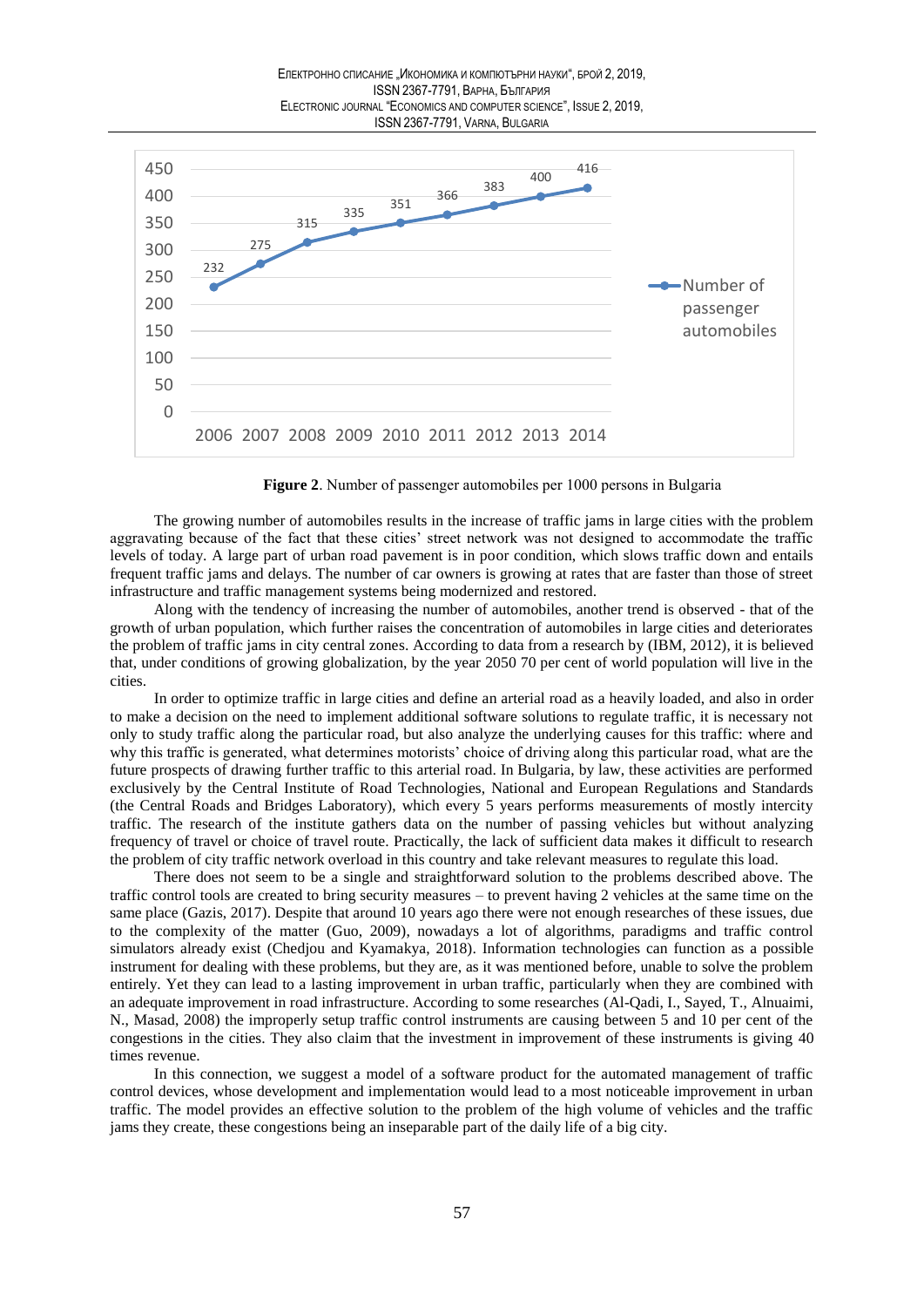## 3. Model of a software product for traffic light management

There are 3 different ways to control the time schedule of the traffic lights – predefined, semi-automated and fully-automated (Sfetcu, 2014). Despite that it is well known that the fixed time schedule is ineffective because it is impossible to predict the traffic's dynamics (Chen, Y., Yao, J., He, C., Chen, H., Jin, 2017), the traffic light controllers that are widely used both in Bulgaria and worldwide are working exactly this way. This schedule contains a preliminary set fixed period of time for the green signal for the various phases every hour. The choice of the time period of the phases of a traffic light controller is made on the basis of statistical data on traffic density. This approach, though relying on real data concerning vehicle traffic, cannot cope with the increasingly overloaded urban road network.

This is why in the last several years the semi-automated solutions in this field are gaining popularity, relying on self-organization (Prothmann et al., 2011). In these intelligent transport systems that cope with traffic jams and increase the average speed of automobiles, are used different means for receiving information about the state of the car traffic in real time. The said information is collected by a centralized software system which analyzes it and, if necessary, makes adjustments in the traffic light controllers work mode. As a main disadvantage of such systems, some authors (Boel and Marinica, 2015) say that their internal algorithms are so complicated that from the user's point of view, it is too hard to intuitively understand what will happen after a certain change in infrastructure or the traffic.

On this basis, we will offer a system that will have minimum complexity, but despite that will be able to deal with the challenges of the urban traffic control. The most important functionality that this programming product contains is real-time regulation of the traffic lights work mode, which is achieved by means of a sequence of operations. These basic steps are presented as a scheme in Fig.3.



**Figure 3.** A scheme of how the traffic light control module functions **Source:** Own elaboration

• Initially the system receives data about the volume of traffic in real time, which come from the transport detectors mounted at intersections: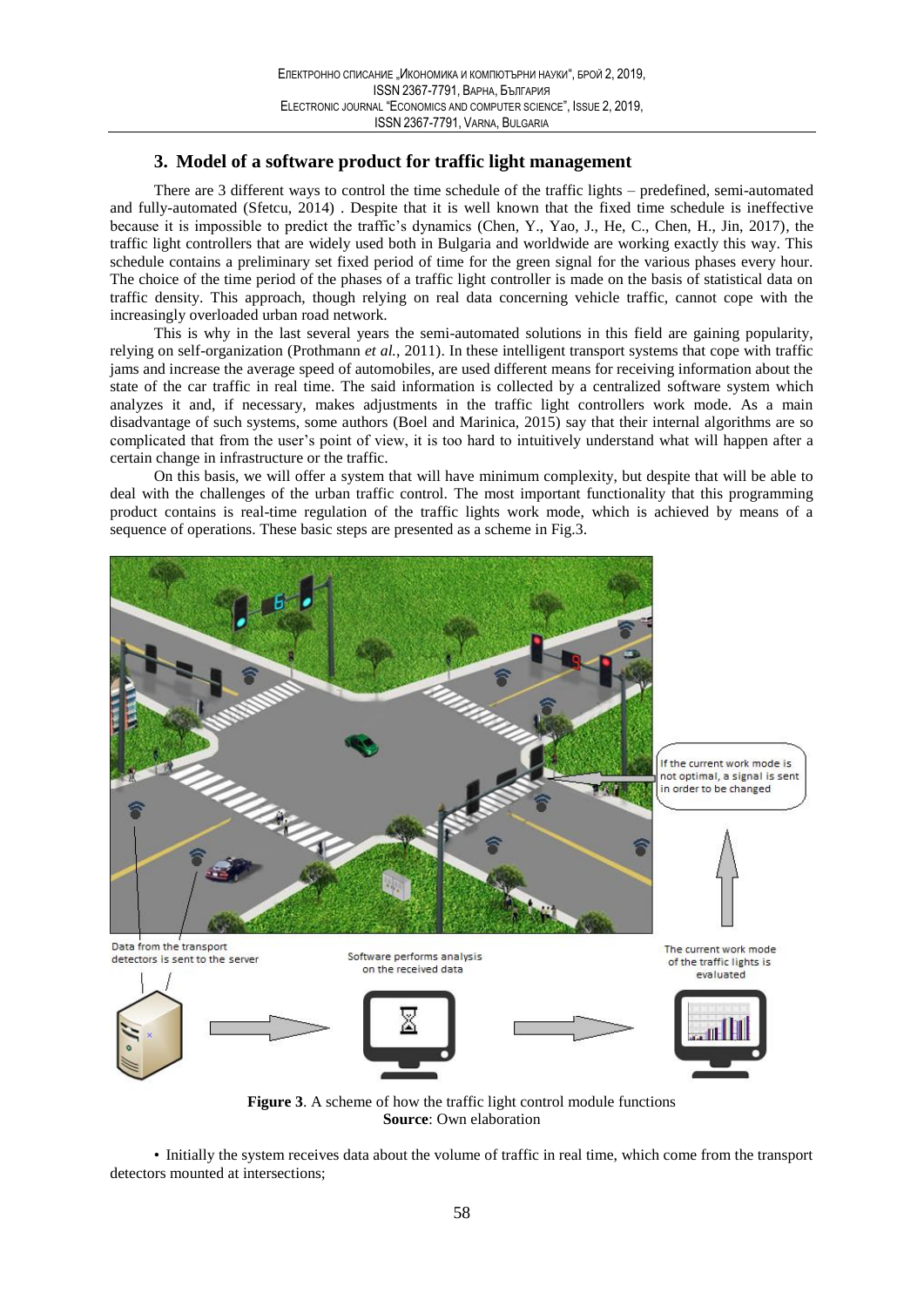· Software performs analysis on the received data and defines the density volumes for the different directions of the intersection;

• The data are compared to data coming from neighbouring intersections, so that the expected transport flow to each intersection can be determined;

• The optimal work mode for the traffic light at a given intersection is defined not only based on the state of the intersection itself, but also taking in consideration the overall state of traffic at its neighbouring intersections:

• If the optimal work mode for the particular traffic lights differs from its current mode, a command is sent to change the parameters of traffic lights functioning.

Owing to the facilities that the software product provides, the performance of traffic lights across the city can be boosted. By means of this software correlation between two neighbouring intersection takes place in real time. This allows for an adequate and timely reaction to a change in traffic intensity. For example, in case of a considerable crowd of automobiles at a certain intersection, most often close to city entrances, depending on the destination they follow, we can establish where is the next intersection cars will end up at and in what time. The traffic light control at the said intersection will be prepared for a change in traffic by modifying its work mode, and in particular, a change in the signal program it follows, which has been performed automatically by the central control module.

In order for the software system for traffic light control to function, it is necessary to make sure that information on traffic conditions is received in real time. To this end, there need to be used technical devices for reporting on the traffic in question, which should be mounted at the intersections themselves. These can be induction frames, camcorders and other, depending on the software solution chosen. The received information should be stored and for that purpose we suggest the building and usage of a relational database. Fig 4 presents a scheme of the tables where information necessary for the functioning of the traffic light control software will be recorded.

We suggest the following content of the tables in the DB and the way they are going to be used by the management system.

One of the basic tables in the database is the "Traffic lights" table. This is a nomenclature table describing all the controlled intersections that exist in a particular settlement and the traffic light controls that are mounted there.

In another nomenclature table – "Green waves" are recorded the sequence of intersections with their starting point and ending point, for which a green wave is provided, in case traffic conditions allow that. When the records for a particular green wave are retrieved and arranged by their serial number, the result is a sequence of intersections along which the traffic lights should ensure a green signal for passing cars.

Each one intersection contains several destinations and road lanes. Information about them is stored in the tables "Traffic\_lights\_destinations" and "Road\_lanes" respectively. Destinations come as vehicle destinations and pedestrian destinations, each belonging to a type described in the nomenclature table "Types\_of\_destinations". They are go straight, right turn, left turn, U-turn, pedestrians crossing and should be described for each street of the intersection. A destination can contain one or more road lanes. This is one of the reasons why data are divided into two tables to which another one is added to stipulate the relations between the two - "Road lanes by destination". Each destination of movement is determined by a direction, which is recorded in a "Directions" table.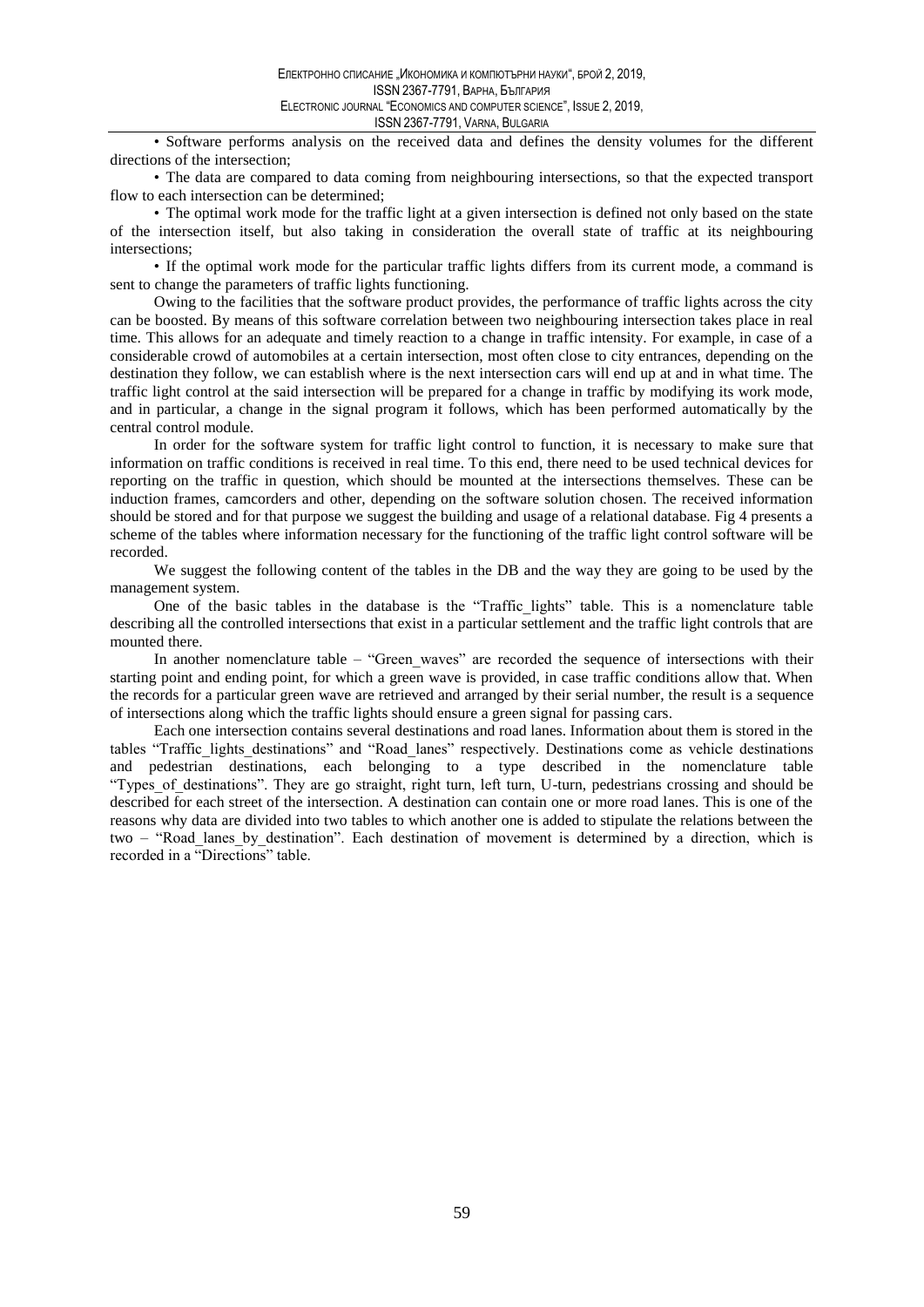#### Електронно списание "Икономика и компютърни науки", брой 2, 2019, **ISSN 2367-7791, ВАРНА, България** ELECTRONIC JOURNAL "ECONOMICS AND COMPUTER SCIENCE", ISSUE 2, 2019, ISSN 2367-7791, VARNA, BULGARIA



Figure 4. Relational diagram of the module DB **Source:** Own elaboration

Another reason for separating road lanes from destinations of traffic is the devices that count the number of cars at the intersection at any given moment. They gather information on automobile traffic for each separate lane, and this information is directly recorded in the "State of Traffic Lights" table. Information about all surveyed lanes of all regulated intersections should enter the DB every 10 seconds. If during the process of analysis, it is found out that a shorter or longer time period is necessary, this can be adjusted.

After this information arrives, it is compared to what is available in the "State of Traffic Lights" table for this particular intersection in order to define whether there has been a change in traffic intensity. If a change is reported, based on the data received, the module performs the necessary calculations in order to establish whether at this particular moment vehicle traffic is optimal or it needs to be optimized. This analysis is performed by means of comparing the results of the calculations with the current settings of the traffic lights controllers. For this purpose, it is necessary that the DB should contain information on the current work modes of all traffic lights.

Traffic light controllers are managed by means of traffic signal programs. Each signal program defines which destinations of traffic at any given moment have the right-of-way at the intersections and which ones do not. The signal programs (SP) themselves are recorded in the table of the same name in the DB, where each SP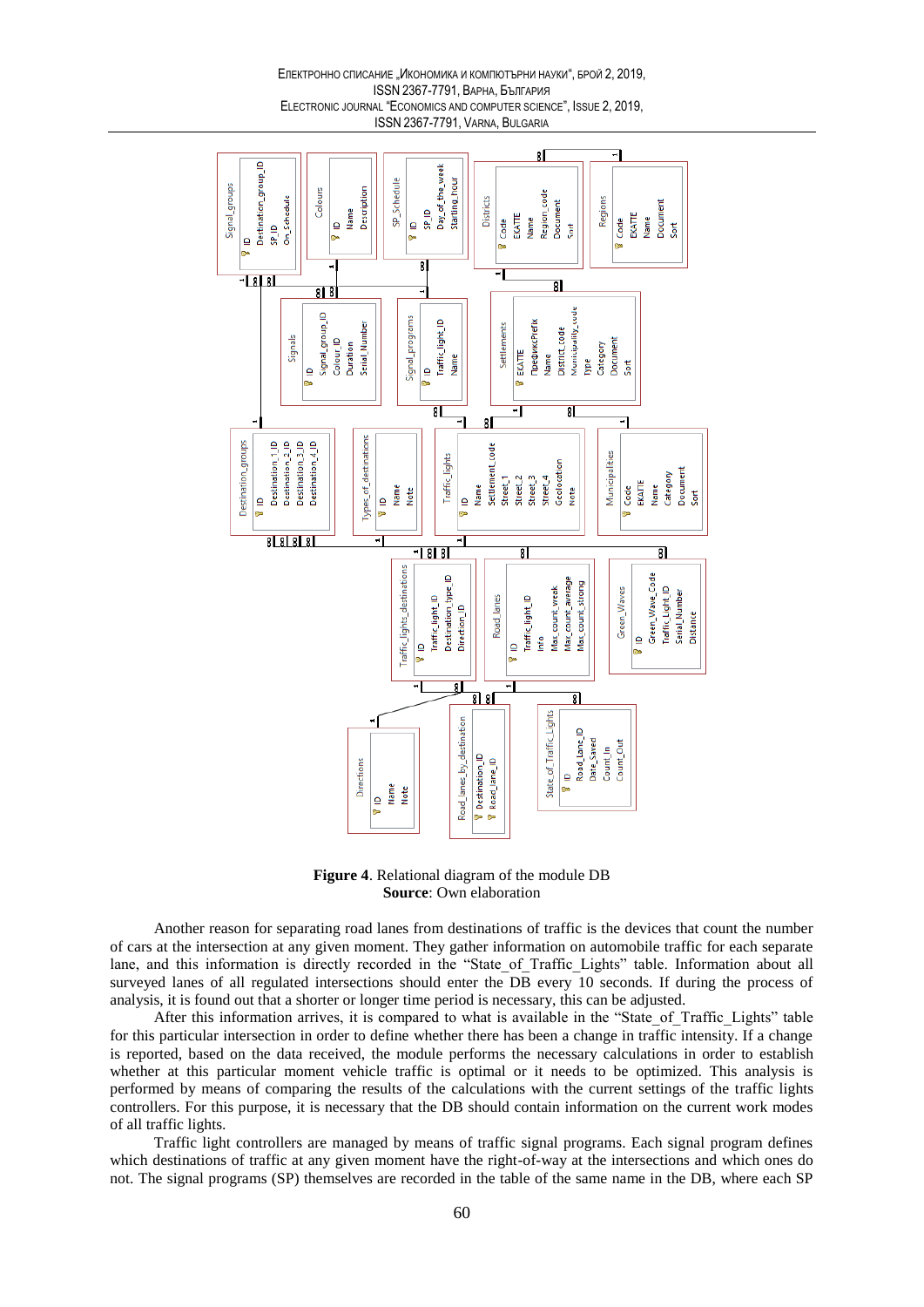consists of the so-called Signal Groups (SG). They determine which destinations receive the same signals of regulation. A single SG may refer to one or more destinations. This is shown in the "Destination\_groups" where up to 4 destinations of a given traffic lights can be grouped together. Thus all of them receive the same signal for crossing an intersection. For example, destinations of this type can be opposing destinations of going straight or right, which most often simultaneously receive a green signal. For each SG, a sequence of signals is available and these signals are recorded in the "Signals" table. The next number field shows the sequence of turning on the signals. Start is from the first signal in the row and after its pre-set time is up, the signal is off and is replaced by the next one. Signal execution takes place in loops, i.e. after the last signal the process starts all over again.

The table "SP Schedule" contains the pre-set schedule according to which traffic lights are managed. It is possible to select a particular day and hour when a given signal program is used. The signal programs schedule is created based on experience accumulated over the years and is used when traffic does not need to be optimized. This is exactly how almost all of the traffic light controllers in Bulgaria work at present.

The last four DB tables have been borrowed from the Single Classifier of administrative-territorial and territorial units in Bulgaria (Edinen klasifikator na administrativno-teritorialnite edinitsi v Balgaria -EKATTE<sup>24</sup>). EKATTE is supported by the National Statistical Institute (NSI<sup>25</sup>) under agreement with the Ministry of Regional Development and Public Works (Ministerstyo na regionalnoto razvitie i blagoustroistyoto – MRRB<sup>26</sup>) by virtue of art. 37, par. 1 of the Law on Administrative-Territorial Structure of the Republic of Bulgaria (LATSRB). As of 9.12.2018 EKATTE includes 5256 settlements - 257 cities, 2 monasteries and 4997 villages. Settlements are grouped into 265 municipalities, 28 districts and 3187 local boroughs. This information was last updated on 19.01.2018.

In order to function, the suggested software product requires a stable server machine which is able to handle the huge volume of information and computations necessary for making decisions on the optimal traffic light management. We believe it is best to use a computer with a minimum 6core Intel Xeon E5 second generation processor, based on "Ivy Bridge EP" microarchitecture (Intel, 2012), with a minimum clock rate of 2GHz per each core. The machine needs a RAM of at least 16GB DDR3 and two hard disks installed, each with a minimum of 250GB memory, working in RAID1 mode. Under this mode information is simultaneously recorded on both disks with one disk being the mirror image of the other. Thus, better system security is achieved, as should one of the discs fail, work can continue uninterrupted. The suggested server would ensure the reliable and seamless work of the centralized traffic light management in the next 10 years. Its parameters are quite sufficient even if changes are made or new functionalities are added to the program.

The choice of a database management system (DBMS) of the traffic light management software system is based on the following evaluation criteria: security, speed and productivity, ability of the software to reflect the specifics of the developed system, easy maintenance, product price and maintenance price. Criteria are arranged in a descending order according to their weight in the formation of the overall evaluation.

As a possible choice providing speed, scalability, and free version could be a NoSQL DBMS such as MongoDB. Delivering load-sharing capabilities on different machines increases performance and productivity, but the ability to back up and restore is limited (Kuyumdzhiev, 2015a). We believe that the data stored in the system should be secure not only by malicious users but also by various forms of disasters and accidents that affect their integrity.

According to data published by db-engines.com (DB-Engines, 2018), "Oracle Database" and "SQL Server" are, respectively, the world's first and third most popular DBMS. A key factor in choosing a DBMS is the highest possible level of security, as the application that is being developed directly impacts the way a town's road network functions and the inviolability of the data contained in the application, as well as any chance of unauthorized access and alteration of data is of crucial importance for the local population. According to statistical data of the National Institute of Standards and Technologies in the USA (2012), since 2002 "SQL Server" has been the best-protected and secure database among all major producers. Regarding efficiency, a research by Softex (2013) points out that "SOL Server" causes less strain on the processor and consumes less memory<sup>27</sup>. As an added advantage, there are many tools developed by third parties to support the administrative tasks of backing up data (Kuyumdzhiev, 2015b).

For all these reasons, Microsoft's "SQL Server DBMS has been chosen for the implementation of the software product for traffic controller management. Hence, the operating system of the server machine must be Microsoft's "Windows Server 2016". "SQL Server" only runs on "Windows" operating system, so we have chosen to use servers with the latest version of this operating system, as we expect a better level of security, speed of performance and better technical characteristics compared to the older versions of the operating system.

<sup>&</sup>lt;sup>24</sup> http://www.ekatte.com/

 $\frac{25 \text{ http://www.nsi.bg/nrnm/}}{http://www.nsi.bg/nrnm/}}$ 

<sup>&</sup>lt;sup>26</sup> http://www.mrrb.government.bg/

<sup>&</sup>lt;sup>27</sup> Tests have been carried out under Windows Server operating system.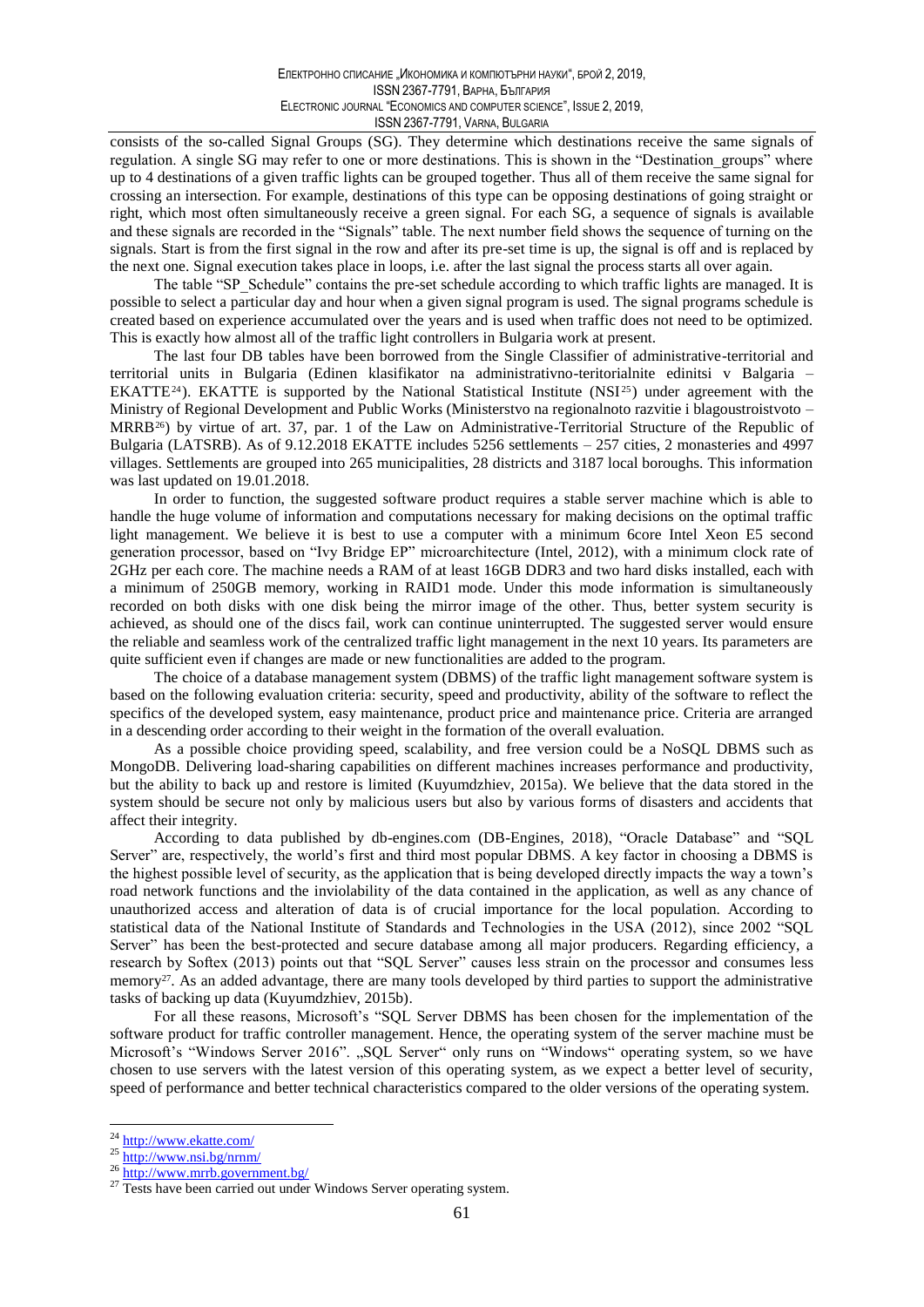The programming language we have chosen to write the application for traffic light management is "C++". It is an object-oriented high-level language, which allows for a high degree of abstraction in creating applications. "C++" is designed for system and application programming. It has all the advantages of "C" (low level of abstraction and a great control over hardware), and at the same time includes classes and objects, multiple inheritance, virtual functions, polymorphism, templates, exception processing and embedded dynamic memory operators. The development environment chosen is one of the latest versions of Microsoft – MSVS 2017.

### 4. Conclusion

By far the major part of automobile traffic takes place in the urban environment. Millions of vehicles move across the world's urban network every day. The examined problems of urban movement demonstrate the pressing need of measures being taken for improving the state of car traffic. The implementation of the suggested software product would reduce traffic jams and would shorten the time spent travelling in the cities, for both personal automobiles and public transport. The economic and environmental benefits deriving from this would be considerable. The resulting positive effect would be noticeable to motorists as well as pedestrians, citizens and tourists.